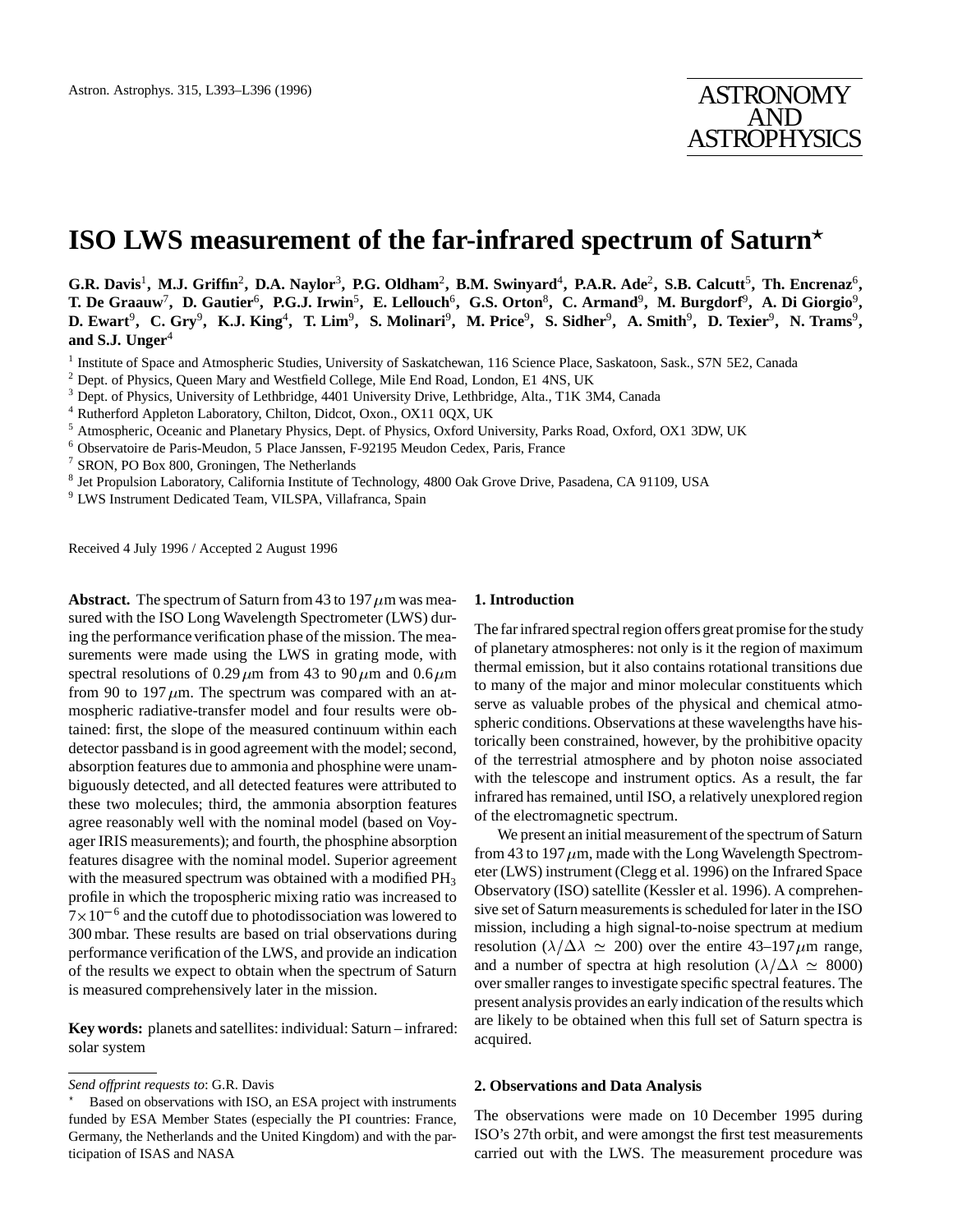similar to Astronomical Observation Template L01 (Clegg et al. 1996). The LWS grating was scanned from one end of its range to the other and then back again for a total of two scans. Each scan comprised 300 steps of the grating mechanism, the step size corresponding to a spectral sampling rate of 4 samples per resolution element. The integration time was set to 0.25 s per sample, of which 0.1 s were discarded during data processing as is standard with LWS data. The total integration time per point was thus 0.3 s. The two scans were averaged and corrected for detector dark current and small responsivity drifts, which were monitored by means of the LWS on-board illuminators.

Although these measurements were made with reduced detector bias because of the high flux from Saturn, there is nevertheless some evidence of nonlinearity in the spectra. We have therefore not attempted an absolute flux calibration at this stage. To remove the instrument response function, the Saturn data were divided by a grating-mode spectrum of Uranus measured by the LWS in March 1996, for which a model spectrum was assumed (Swinyard et al. 1996).

#### **3. Modelling**

The observations were analysed using a multilayer, radiativetransfer model of the saturnian atmosphere. The atmospheric thermal profile was taken from the Voyager 2 radio-occultation measurements (Tyler et al. 1982). Since the angular diameter of Saturn  $(16'')$  was much smaller than the LWS beam  $(80'')$ , the transfer equation was integrated over the visible hemisphere. The oblateness of the planet was neglected. At the time of the observations, the inclination angle of the rings was 2.5 , and we have assumed that the contribution of the rings to the emission spectrum was negligible.

The primary sources of continuum opacity at these wavelengths are the  $H_2-H_2$  and  $H_2$ –He collision-induced absorptions. The assumed mixing ratios for  $H_2$  and He were 0.965 and 0.03 respectively (Conrath et al. 1984) and the opacities were calculated using the formulations of Borysow et al. (1985, 1988).

Ammonia and phosphine also contribute to the opacity through their rotational transitions. The ammonia mixing ratio was assumed to be  $10^{-4}$  in the deep troposphere, and constrained by saturation above the 1.5 bar level. The phosphine mixing ratio was assumed to be  $1.4 \times 10^{-6}$  in the troposphere, with a cutoff at 5 mbar to represent photodissociation (Kaye & Strobel, 1983). Both of these distributions (Fig. 1) were derived by Courtin et al. (1984) from Voyager IRIS spectra. The line parameters for both molecules were taken from the 1992 GEISA compilation (Husson et al. 1994), and the lines were modelled using the Voigt line shape. These are the same input parameters used by Bézard et al. (1986) in their comprehensive study of the far-infrared spectra of Jupiter and Saturn, to which we refer herein as the "nominal model".

Finally, the calculated spectrum was convolved with a Gaussian distribution of width equal to the LWS grating-mode resolution to facilitate direct comparison with the measured spectrum.



Fig. 1. Mixing ratio vertical profiles for NH<sub>3</sub> and PH<sub>3</sub>. The NH<sub>3</sub> and nominal PH3 profiles are from Courtin et al. 1984; the modified PH3 profile provides a better fit to the detected PH<sub>3</sub> features

#### **4. Results and Discussion**

The nominal model spectrum of Saturn is shown in Fig. 2. The spectrum is characterised by a continuum due to the  $H_2$ collision-induced opacity, punctuated by absorption features of ammonia and phosphine. Also shown in Fig. 2 are the measured spectra from the ten LWS detectors: each Saturn:Uranus ratio  $(\S2)$  was scaled to match the synthetic spectrum at the centre of the corresponding passband, and offset from the model by an arbitrary amount (different for each detector) for clarity of presentation. We emphasise that the measured spectra have not been calibrated, that the ordinate scale applies only to the model spectrum, and that the mismatch between adjacent detectors is not real.

Three results are immediately apparent. First, the slope of the continuum within each passband is in reasonable agreement with the model, particularly at the shorter wavelengths  $\left($  <100  $\mu$ m). The continuum slope at longer wavelengths is distorted by broad phosphine absorption features, as discussed below. Second, most of the predicted features due to ammonia and phosphine have been unambiguously detected, many for the first time, and the veracity of the detections is demonstrated by the simultaneous appearance of many features in more than one detector passband. Finally, all of the obvious features in the measured spectra can be attributed to these two molecules.

Two of the individual spectra have been selected for further study. The measured and modelled line-to-continuum ratios for detectors SW5 and LW5 are shown in Figs. 3 and 4 respectively. The nominal model line-to-continuum ratios (top curve in both figures) were obtained by ratioing the model spectrum (Fig. 2) against a theoretical continuum, determined by running the atmospheric model with no ammonia or phosphine included. The measured line-to-continuum ratios (bottom curve in both figures) were obtained by ratioing against the same theoretical continuum. Finally, the curves in Figs. 3 and 4 are offset by an arbitrary amount for clarity of presentation.

*Ammonia.* The two ammonia lines near  $84 \mu m$  are reasonably well matched by the nominal model (Fig. 3). The fit is not equally good, however, for all of the ammonia features in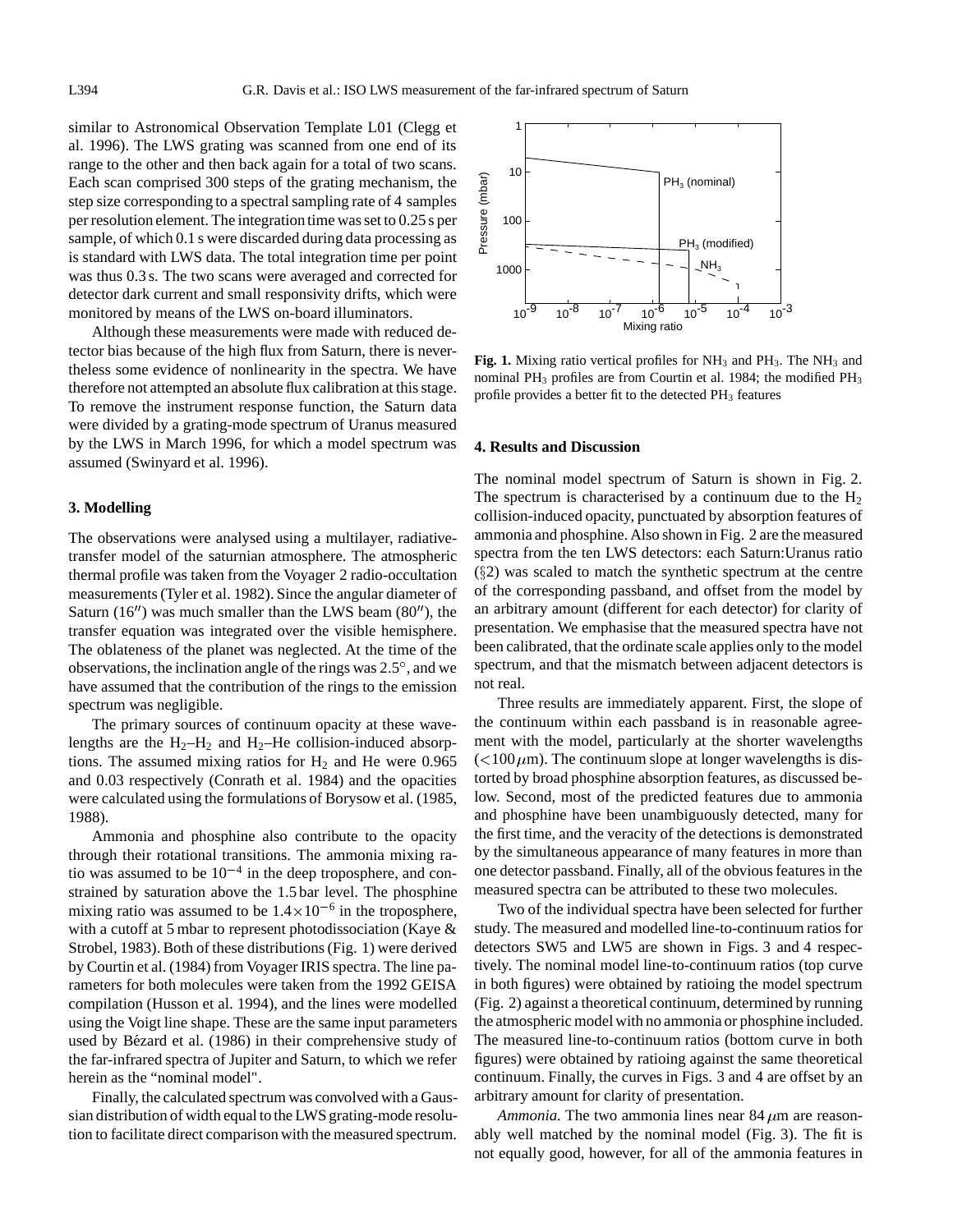

**Fig. 2.** Synthetic and measured spectra of Saturn. The synthetic spectrum, to which the ordinate scale applies, corresponds to the nominal model. The NH<sub>3</sub> and PH<sub>3</sub> features are indicated. The measured spectra are shown separately for each detector: they have been arbitrarily scaled and offset from the model spectrum to show the concident detection of NH3 and PH3 features in more than one detector

Fig. 2: the line at 94  $\mu$ m, for example, is deeper than predicted, while the lines at 166 and 170  $\mu$ m (Fig. 4) are only marginally detected. The acquisition of a complete Saturn spectrum later in the mission, with a much longer integration time and higher signal-to-noise, will provide an opportunity to resolve these discrepancies. The agreement between the ammonia features in the nominal model and in the measured spectrum is nevertheless encouraging.

*Phosphine.* In contrast, the phosphine features in the nominal model clearly do not agree with the measured spectrum. The model lines at 81  $\mu$ m and 87  $\mu$ m (Fig. 3) are too shallow, while those at 161  $\mu$ m and 187  $\mu$ m (Fig. 4) are too deep and feature prominent emission cores due to stratospheric PH3. The absence of emission cores in our data indicates a depletion of phosphine in the saturnian stratosphere relative to the nominal model. Further, the lines at 161  $\mu$ m and 187  $\mu$ m are much broader than calculated, indicating an enhancement of tropospheric phosphine relative to the nominal model. Referring to Fig. 2, the features at 125  $\mu$ m, 141  $\mu$ m, 161  $\mu$ m and 187  $\mu$ m are all so broad that they distort the slope of the neighbouring continuum.

We therefore ran the atmospheric model for a second phosphine abundance profile meeting the above requirements: we used a tropospheric mixing ratio of  $7 \times 10^{-5}$  (5 times the nominal value), with a hard cutoff at 300 mbar instead of 5 mbar. We refer to this profile as the "modified model" hereafter. The abundance profile is shown in Fig. 1 and the calculated line-to-



**Fig. 3.** Line:continuum ratios for detector SW5. The top curve is the nominal model, the middle curve is the modified model, and the bottom curve is the measured line:continuum ratio

continuum ratios for the modified profile are shown in Figs. 3 and  $4$  (middle curves). For all four  $PH_3$  features in these figures, the fit is much improved by these two changes to the phosphine vertical distribution.

The discrepancy between this result and the nominal profile, obtained by Courtin et al. (1984) from analysis of Voyager IRIS spectra at  $8.9 \mu m$  and  $10 \mu m$ , is as yet unresolved. Courtin et al. required a cutoff at 5 mbar in order to match the Q-branch of the  $\nu_4$  fundamental of PH<sub>3</sub> at 10.1  $\mu$ m, but the absence of